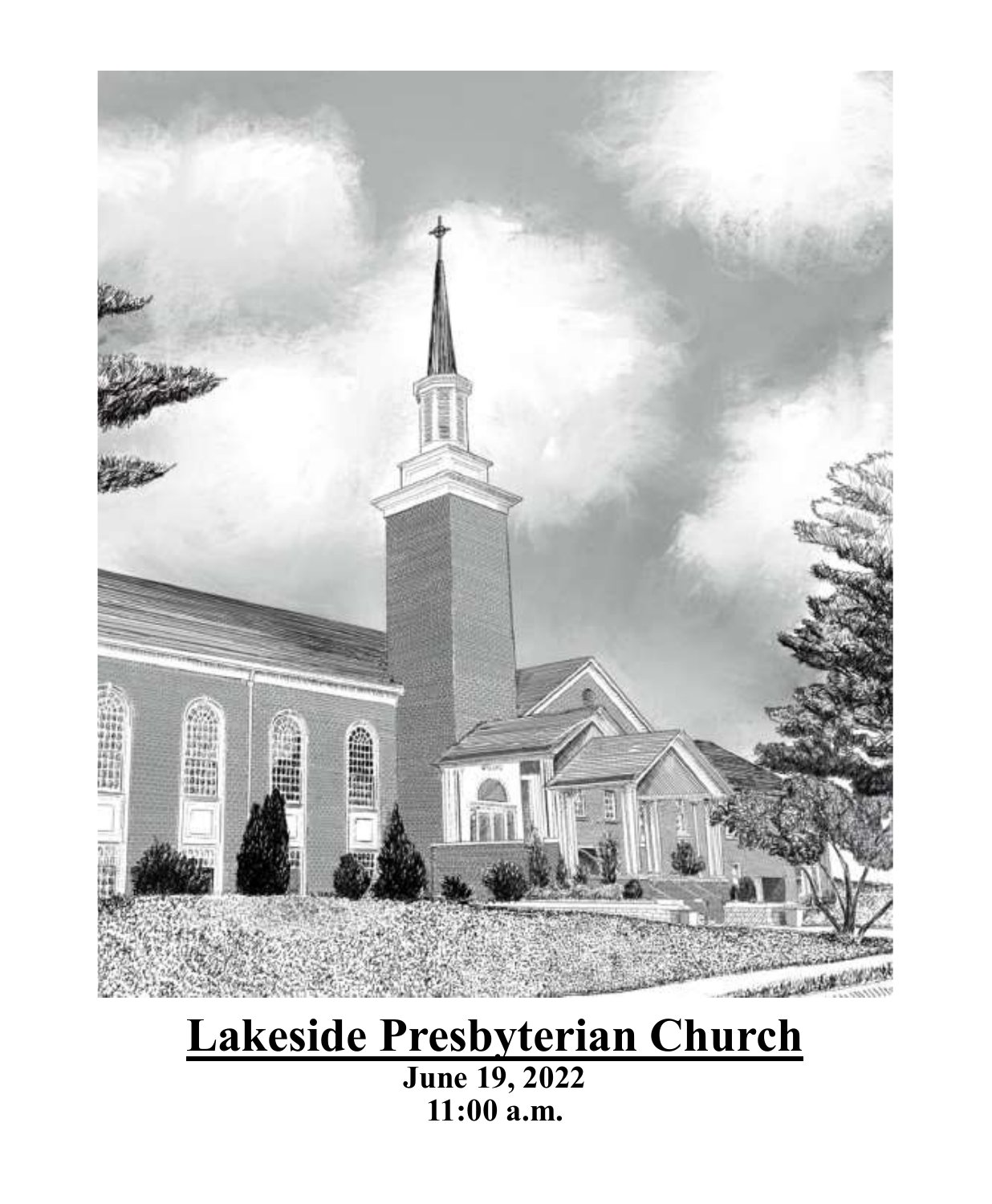# **Lakeside Presbyterian Church Sunday, June 19, 2022**

| <b>ORGAN VOLUNTARY</b>                                                                                                                                                                                                                                                                                                                                         | Prelude and Fugue in C Major     | J. S. Bach             |
|----------------------------------------------------------------------------------------------------------------------------------------------------------------------------------------------------------------------------------------------------------------------------------------------------------------------------------------------------------------|----------------------------------|------------------------|
| <b>WELCOME AND NEWS</b>                                                                                                                                                                                                                                                                                                                                        |                                  |                        |
| <i><b>*CALL TO WORSHIP</b></i><br>Our souls long for you, O God;<br>where are you?<br>In raging wind?<br>In trembling earth?<br>In blazing flames?<br>Our souls long for you, O God; where are you?<br>Silence<br>Meet us once more, O God,<br>in stillness, in silence, in smallness.<br>Come now, O God,<br>enter our hearts and minds, present now for you. |                                  | Tom Clark              |
| $*HYMN \#35$                                                                                                                                                                                                                                                                                                                                                   | Praise Ye the Lord, the Almighty | <b>LOBE DEN HERREN</b> |
| <b>*PRAYER OF ADORATION</b>                                                                                                                                                                                                                                                                                                                                    |                                  |                        |

# **CALL TO CONFESSION**

# **PRAYER OF CONFESSION**

**Merciful God, we confess that we have sinned against you in thought, word, and deed, by what we have done, and by what we have left undone. We have not loved you with our whole heart and mind and strength. We have not loved our neighbors as ourselves.** 

**In your mercy forgive what we have been, help us amend what we are, and direct what we shall be, so that we may delight in your will and walk in your ways, to the glory of your holy name.** 

**Through Christ, our Lord. Amen.**

# **DECLARATION OF FORGIVENESS**

#### **\*PASSING THE PEACE**

The Peace of Christ be with you.  **And also with you.**

# **\*GLORIA PATRI** Hymn #581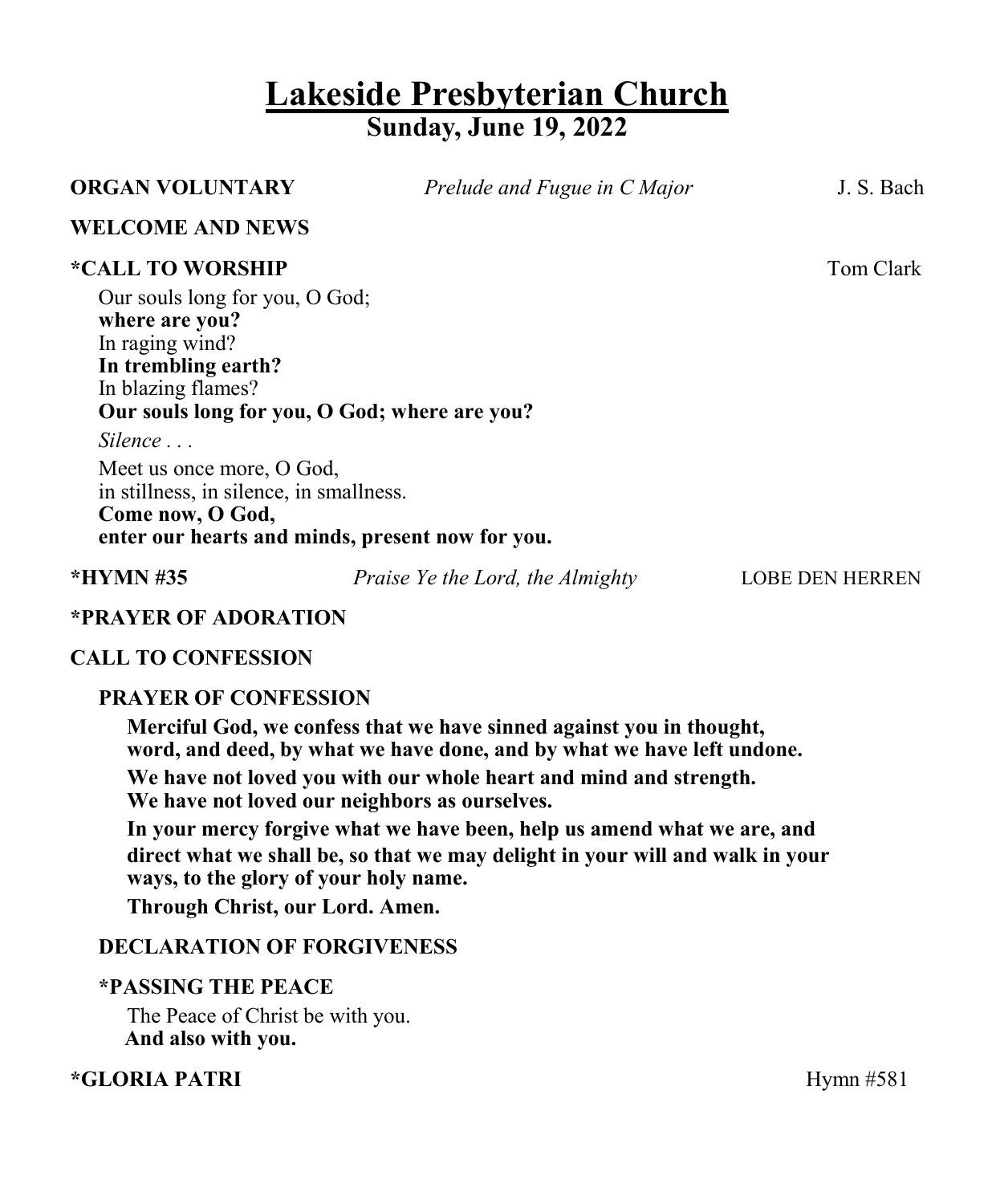#### **CHILDREN'S MOMENT**

(Please note that children who come forward may be visible to our online audiences.)

# **OFFERING INVITATION**

| <b>OFFERTORY</b>                                                                                                                                   | Pastorale                                                                                                                                                        | J. S. Bach                     |
|----------------------------------------------------------------------------------------------------------------------------------------------------|------------------------------------------------------------------------------------------------------------------------------------------------------------------|--------------------------------|
| *DOXOLOGY                                                                                                                                          | Praise God, from whom all blessings flow; praise God, all creatures here below;<br>praise God above, ye heavenly host; praise Father, Son, and Holy Ghost. Amen. | Hymn #606                      |
| <b>*PRAYER OF DEDICATION</b>                                                                                                                       |                                                                                                                                                                  |                                |
| <b>PRAYER FOR ILLUMINATION</b>                                                                                                                     |                                                                                                                                                                  |                                |
| <b>OLD TESTAMENT READING</b>                                                                                                                       | 1 Kings 19: 8-15a                                                                                                                                                | (O.T. p.326)                   |
| NEW TESTAMENT READING<br>For the Word of God in scripture,<br>For the Word of God among us,<br>For the Word of God within us.<br>Thanks be to God. | Luke 8:26-39                                                                                                                                                     | (N.T. p.68)                    |
| <b>SERMON</b>                                                                                                                                      |                                                                                                                                                                  | The Rev. Dr. Louisa W. Umphres |
| *HYMN #815                                                                                                                                         | Give to the Winds Thy Fears                                                                                                                                      | <b>FESTAL SONG</b>             |
| <b>PRAYERS OF THE PEOPLE</b><br>The Lord be with you. And also with you.<br>Lift up your hearts. We lift them to the Lord.                         | Let us give thanks to the Lord our God. It is right to give our thanks and praise.                                                                               | Peggy Golden                   |

## **AMEN** Hymn #599

**THE LORD'S PRAYER** 

**Our Father, who art in heaven, hallowed be thy name. Thy kingdom come, thy will be done, on earth as it is in heaven. Give us this day our daily bread and forgive us our debts as we forgive our debtors, and lead us not into temptation, but deliver us from evil. For thine is the kingdom, the power, and the glory, forever. Amen.**

| *HYMN #761  | Called as Partners in Christ's Service | BEE- |
|-------------|----------------------------------------|------|
| <b>CHER</b> |                                        |      |

# **\*CHARGE AND BENEDICTION**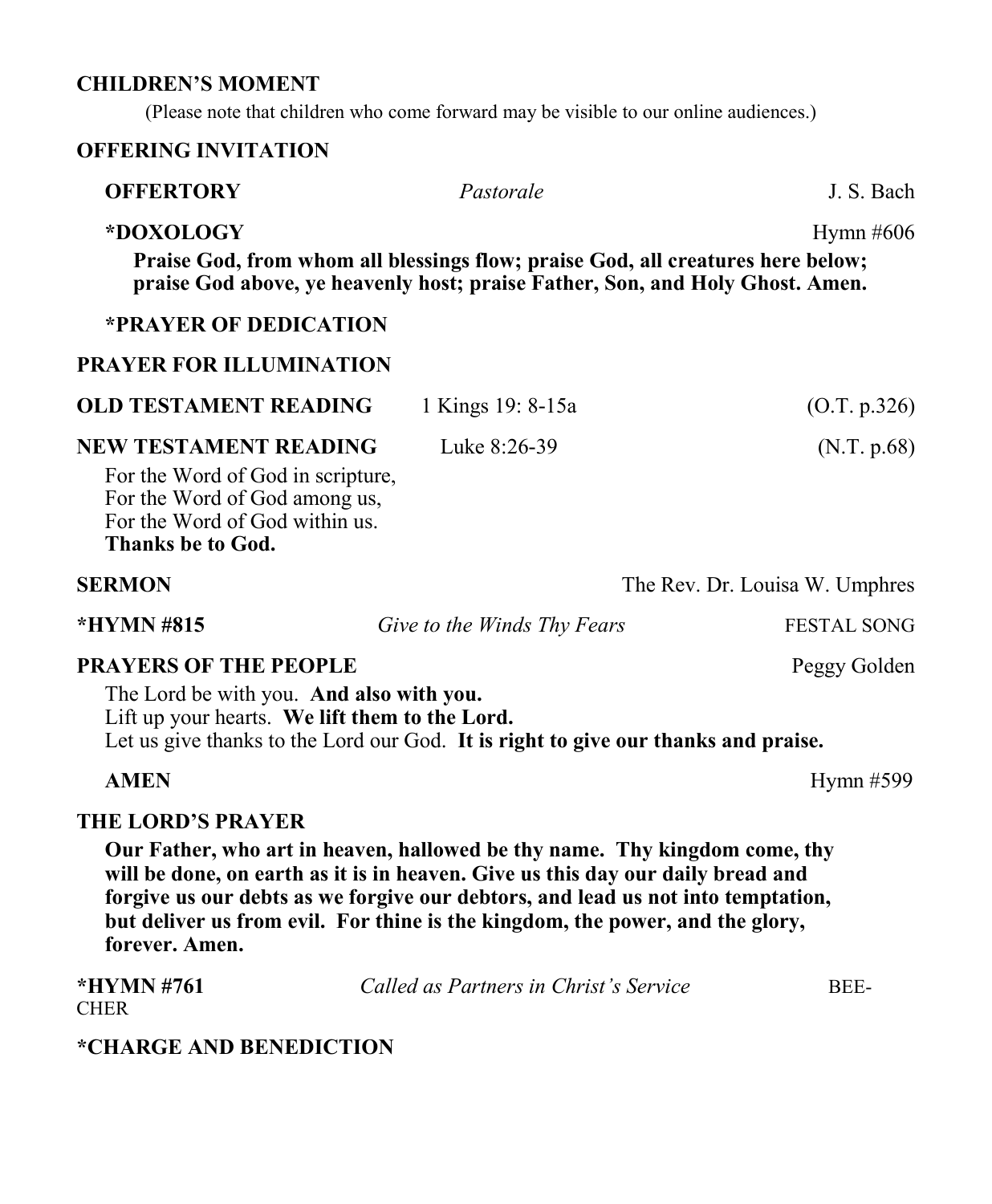# **\*OUR BLESSING TO EACH OTHER** ARE ARREST ARE ARREST AND Y NOS

**May the Lord, our gracious Father, bless you this day; Give you peace and hope and courage, along your way. May you stay within God's keeping, in your waking, in your sleeping. In your joy and in your weeping: God be with you.**

| <b>POSTLUDE</b> | In dir ist Freude | J. S. Bach |
|-----------------|-------------------|------------|
|                 |                   |            |

*\*Those who are able, please stand*

#### *The flowers in the sanctuary are provided by Yvonne Breyley to honor all fathers, past and present and The flowers in the sanctuary are provided by Steve and Martha Thrasher in celebration of their 60th wedding anniversary*

Permission to podcast/stream the music in this service obtained from ONE LICENSE with license #A-715941. All rights reserved.



**Lakeside Presbyterian Church, Inc.** 

**Worship · Learn · Serve**

2690 Dixie Highway, Lakeside Park, KY 41017

Donate

**Church telephone** 859-341-1963 **Church Office:** Monday through Thursday **10:00 a.m. to 2:00 p.m. www.lakesidechurch.org · lakeside@lakesidechurch.org**



News

Pastor The Rev. Dr. Louisa W. Umphres — louisa@lakesidechurch.org **Pastoral Care Associate** Mike Brewer— mike@lakesidechurch.org **Director of Music** Stephanie Nash — snash@lakesidechurch.org **Organist** Thom Miles — thom  $\overline{a}$  lakesidechurch.org **NKY Youth Coordinator** John Hodges-Batzka — john@lakesidechurch.org **Director of Technology** Peter Teremi— peter@lakesidechurch.org **Accounting Assistant** Desma Borland — desma@lakesidechurch.org **Director of Operations** Heather Vest — heather@lakesidechurch.org<br> **Preschool Director** Cindy Sheehan — preschool@lakesidechurch.org Cindy Sheehan — preschool@lakesidechurch.org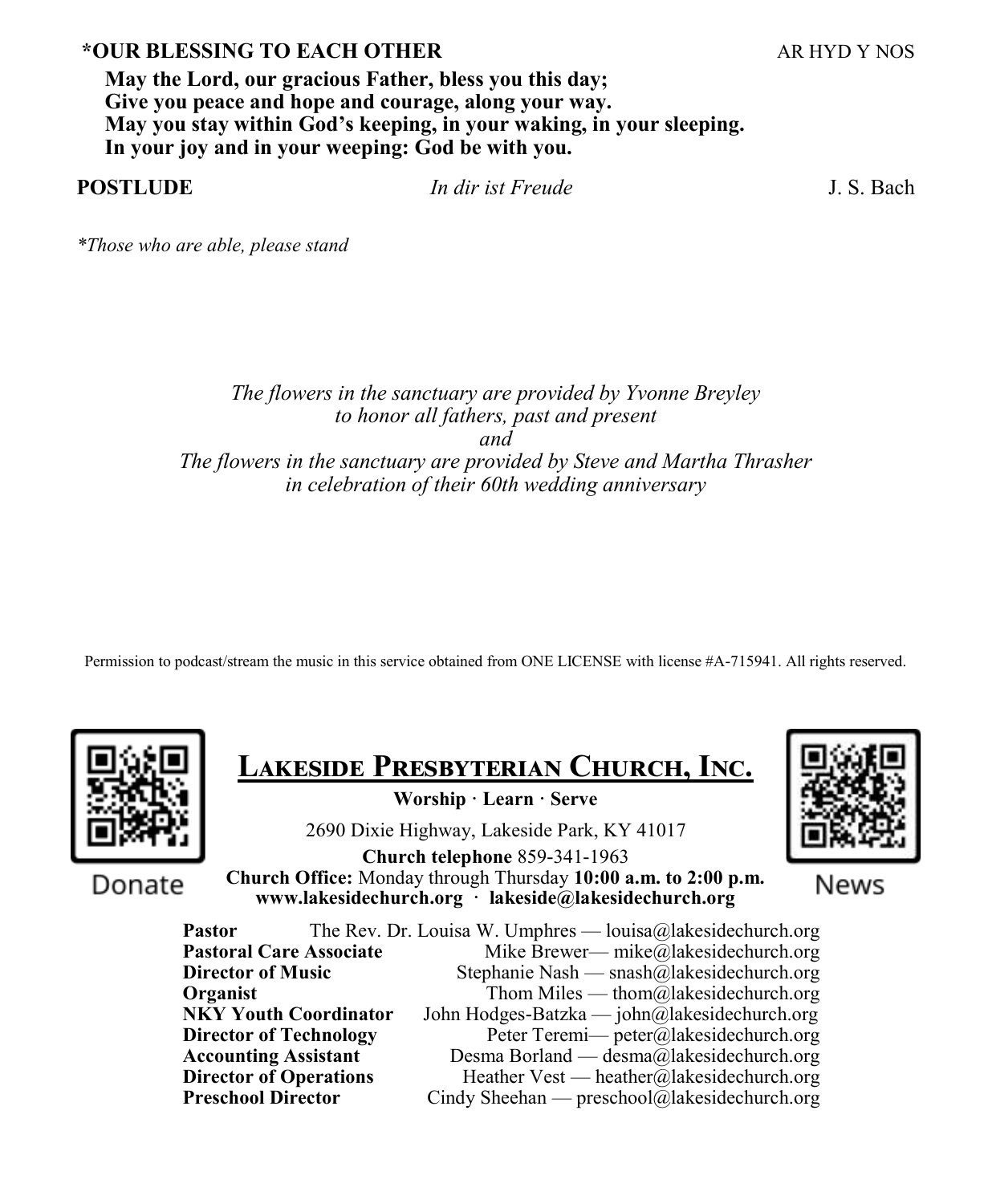**CREATION AND PROVIDENCE** 



This very strong 17th-century German hymn employs many phrases from the psalms, especially Psalms 150 and 103:1-6. It did not receive an effective English translation until the mid-19th century, but has remained popular ever since, thanks in part to its stirring tune.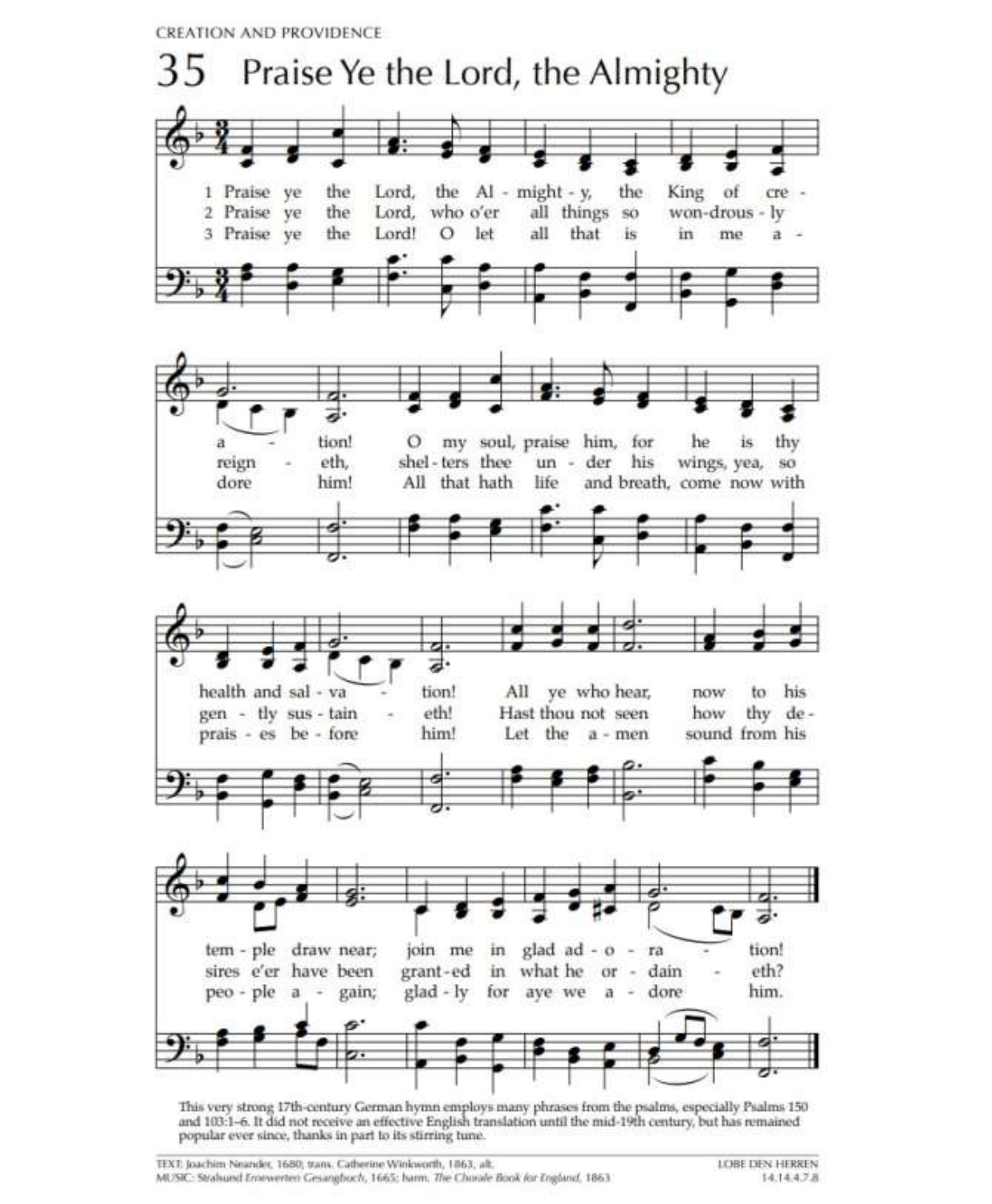LIVING AND DYING IN CHRIST



This text uses selected stanzas from sixteen four-line English stanzas based on the original German text, which was twice as long. The German hymn was constructed as an acrostic on Martin Luther's translation of Psalm 37:5, and much of the spirit of that psalm is retained here.